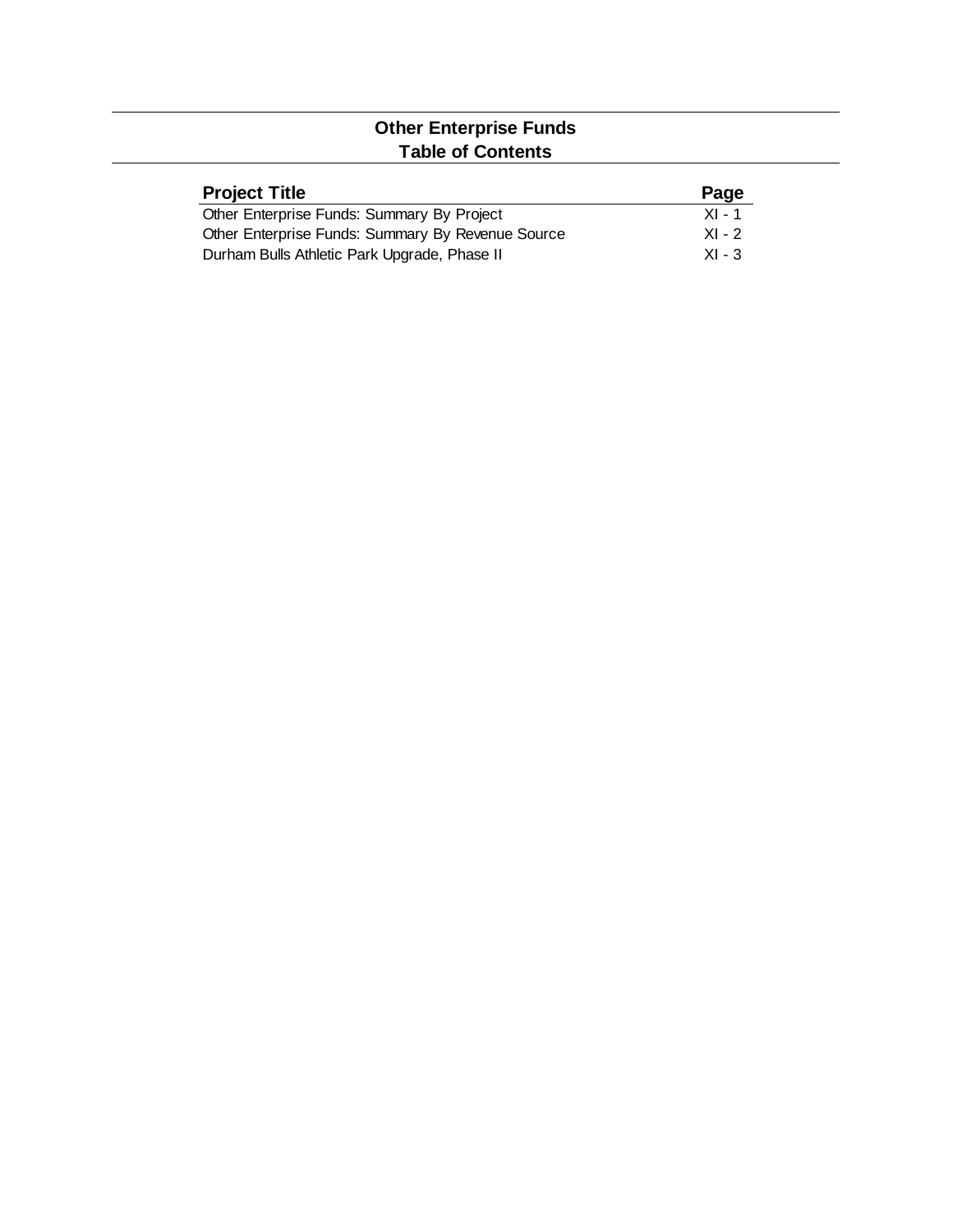| <b>Program Category: Other Enterprise Funds</b>             |                   |            |            |            |            |            |            |                        |               |
|-------------------------------------------------------------|-------------------|------------|------------|------------|------------|------------|------------|------------------------|---------------|
| <b>SUMMARY BY PROJECT</b>                                   |                   |            |            |            |            |            |            |                        |               |
| Category                                                    | <b>Prior Year</b> | FY 2014-15 | FY 2015-16 | FY 2016-17 | FY 2017-18 | FY 2018-19 | FY 2019-20 | <b>Future</b><br>Years | Total Request |
| Durham Bulls<br><b>Athletic Park</b><br>Upgrade<br>Phase II | 16,909,103        | 0          | 0          | 0          | 0          | 0          |            | 0                      | 16,909,103    |
|                                                             | \$16,909,103      | \$0        | \$0        | \$0        | \$0        | \$0        | \$0        | \$0                    | \$16,909,103  |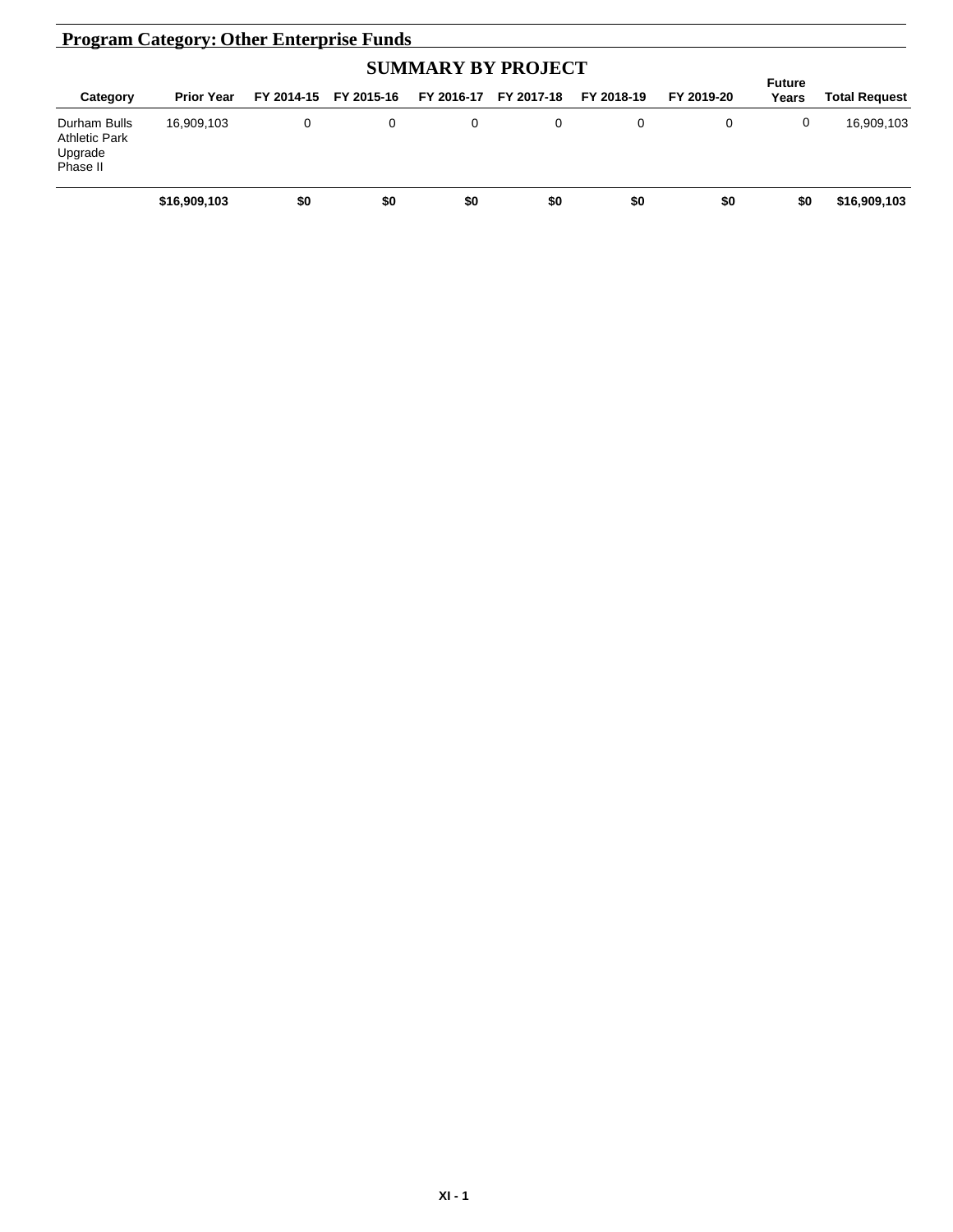## **SUMMARY BY REVENUE SOURCE**

| Category                 | <b>Prior Year</b> | FY 2014-15 | FY 2015-16 | FY 2016-17 | FY 2017-18 | FY 2018-19 | FY 2019-20 | <b>Future</b><br>Years | <b>Total Funds</b> |
|--------------------------|-------------------|------------|------------|------------|------------|------------|------------|------------------------|--------------------|
| Unidentified             | 0                 |            |            |            |            |            |            |                        | 0                  |
| <b>Rev Unauthorized</b>  | 0                 |            |            |            |            |            |            |                        | 0                  |
| <b>Rev Authorized</b>    |                   |            |            |            |            |            |            |                        |                    |
| Pay-As-You-Go            | 70,361            |            |            |            |            |            |            |                        | 70,361             |
| Other                    |                   |            |            |            |            |            |            |                        |                    |
| Intergovernmental        |                   |            |            |            |            |            |            |                        |                    |
| <b>Installment Sales</b> | 3,951,742         |            |            |            |            |            |            | $\Omega$               | 3,951,742          |
| Impact Fees              |                   |            |            |            |            |            |            |                        |                    |
| <b>GOB Unauthorized</b>  | 12,000,000        |            |            |            |            |            |            | 0                      | 12,000,000         |
| <b>GOB Authorized</b>    | 887,000           |            |            |            |            |            |            | 0                      | 887,000            |
|                          | \$16,909,103      | \$0        | \$0        | \$0        | \$0        | \$0        | \$0        | \$0                    | \$16,909,103       |